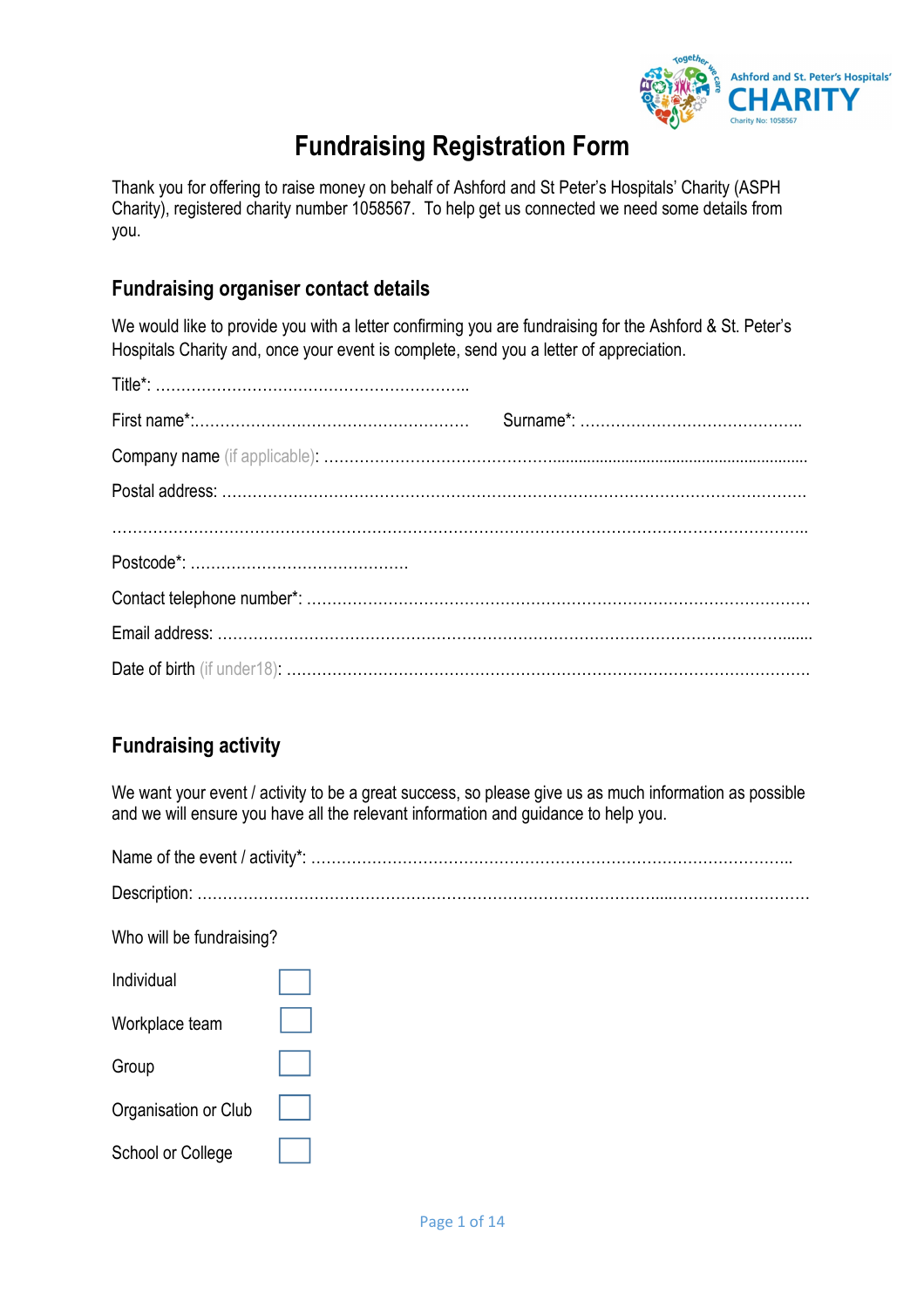

| University                                                |                                                                                      | chancy not reposed |
|-----------------------------------------------------------|--------------------------------------------------------------------------------------|--------------------|
| Social Group                                              |                                                                                      |                    |
| Other (please specify)                                    |                                                                                      |                    |
|                                                           |                                                                                      |                    |
|                                                           | Where will the event / activity take place? (please complete the full address below) |                    |
|                                                           |                                                                                      |                    |
|                                                           |                                                                                      |                    |
|                                                           |                                                                                      |                    |
| What is your main reason for fundraising for the Charity? |                                                                                      |                    |
| In memoriam                                               |                                                                                      |                    |
| Personal experience                                       |                                                                                      |                    |
| Family or friend experience                               |                                                                                      |                    |
| Good cause                                                |                                                                                      |                    |
| For the challenge                                         |                                                                                      |                    |
| Enjoy fundraising                                         |                                                                                      |                    |
|                                                           |                                                                                      |                    |
| (eg, sponsorship, sale)                                   |                                                                                      |                    |
|                                                           |                                                                                      |                    |
|                                                           |                                                                                      |                    |
|                                                           |                                                                                      |                    |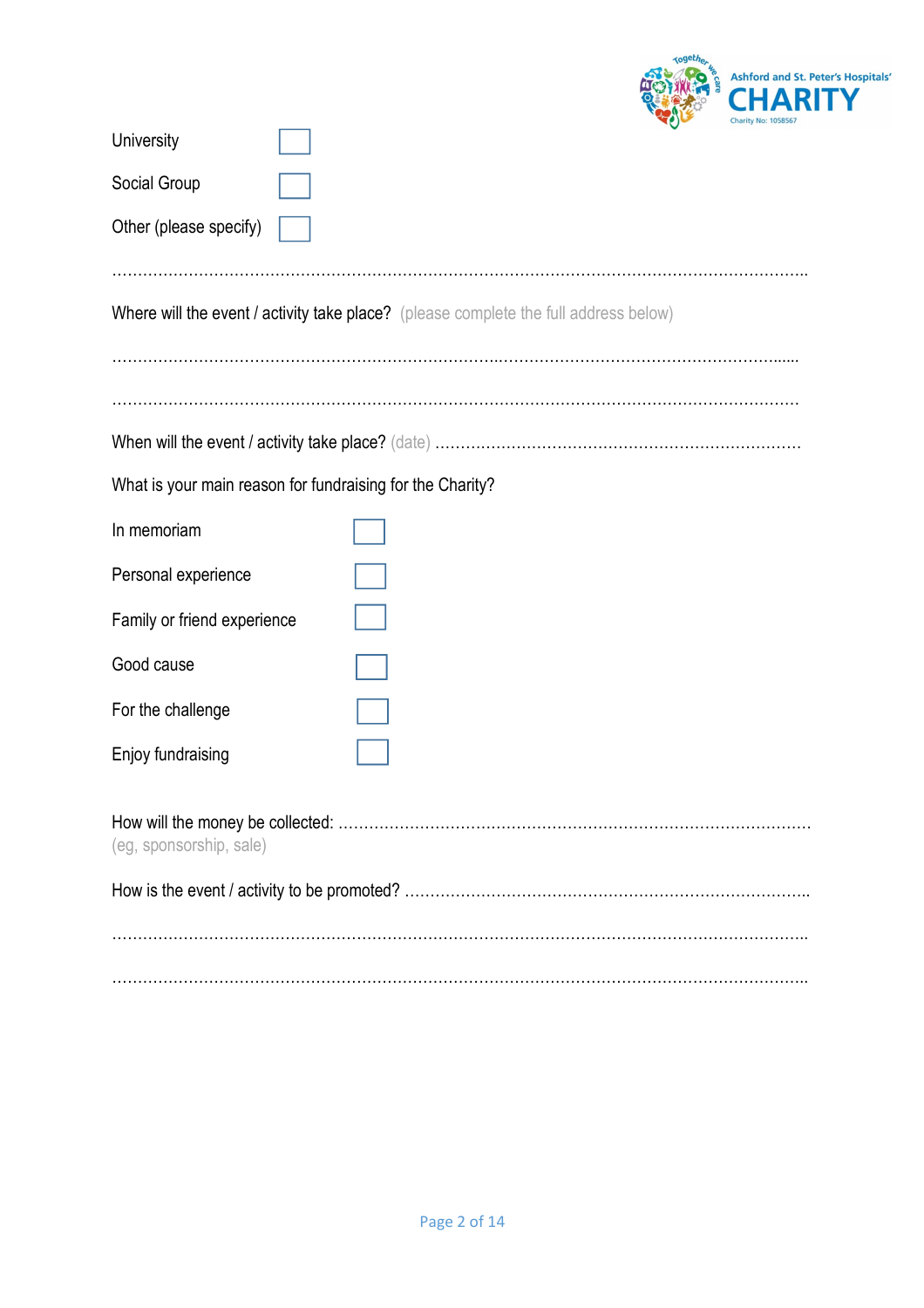

## **Fundraising materials**

We can provide some materials free of charge to help with your fundraising. Please indicate what you would like and the quantity below.

| <b>Item</b>        | Required Y / N | Quantity | Sizes (S, M, L, XL) |
|--------------------|----------------|----------|---------------------|
| Sponsor forms      |                |          |                     |
| Collection buckets |                |          |                     |
| <b>Banners</b>     |                |          |                     |
| <b>Posters</b>     |                |          |                     |

#### **Your fundraised donation**

Funds raised make the biggest impact to our hospitals and community services when they are allocated to the clinical areas where they are most urgently needed.

How much money do you hope to raise? £….…………………………………………………….…..

When will ASPH Charity receive the money? (within 8 weeks of the event / activity completion)

Date; …………………………………………………………………………………………………………………

Name of your MyDonate (BT) page: ……………………………………………………………………….

Where would you like your donation to go to? *(please indicate below)* 

| I would like my donation to go to: |                         |                   |                     |                        |
|------------------------------------|-------------------------|-------------------|---------------------|------------------------|
| Ward /<br>Department Name          |                         |                   |                     |                        |
| Appeal                             | <b>Childrens</b>        | Infusion<br>suite |                     | Mammography<br>scanner |
| Hospital                           | <b>Ashford Hospital</b> |                   | St Peter's Hospital |                        |

Some employers are willing to match some or all of your fundraising through a matched giving scheme. Are you eligible for a matched giving scheme?

 $Yes \t No$ 

#### **Fundraising agreement**

Under the Charities Act 1992, ASPH Charity is required by law to have a written agreement with you before and fund raising activity can take place.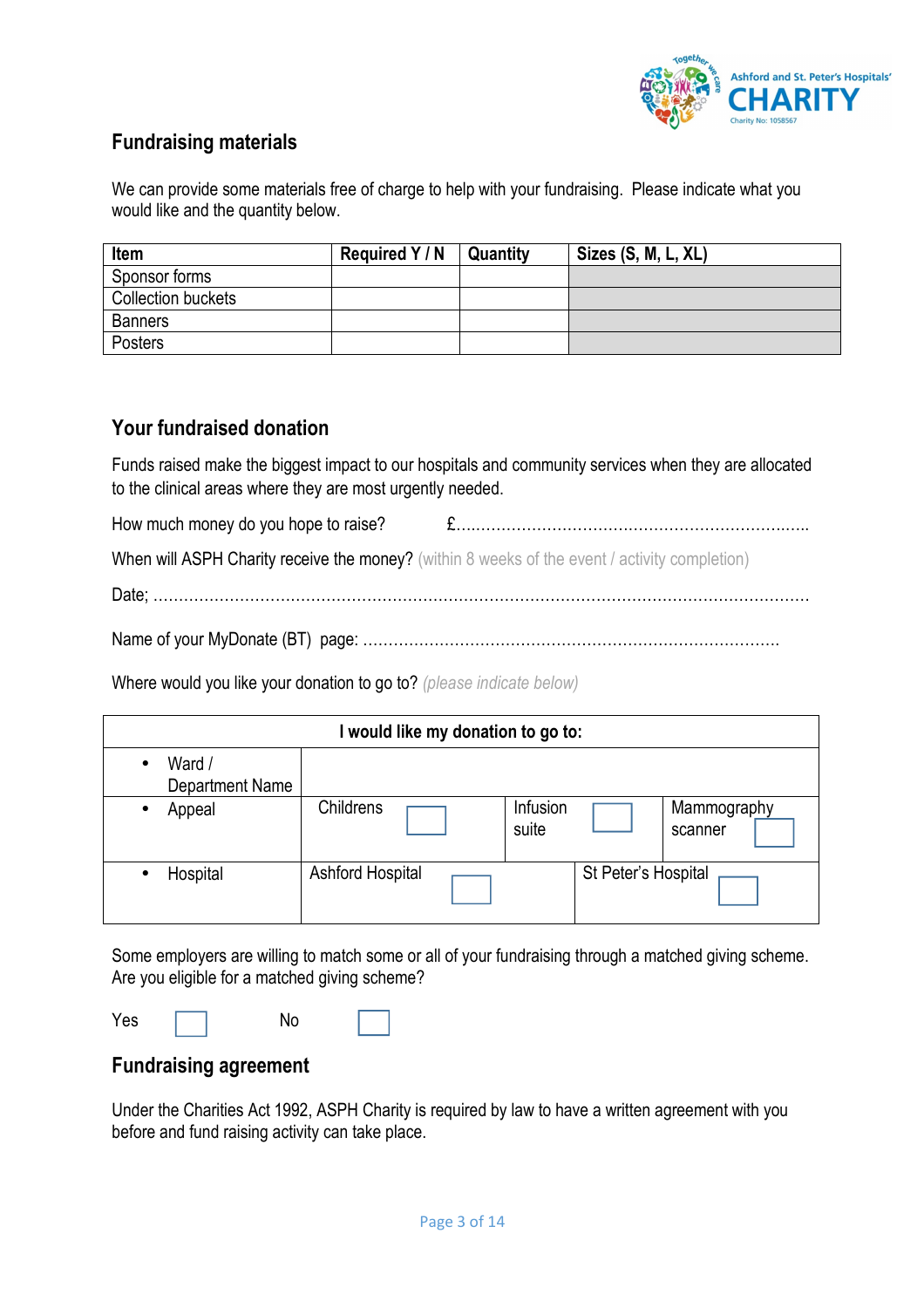

This is an Agreement between the person named and ASPH Charity for the event / activity described herein, taking place on the date(s) specified.

- 1. I will comply with the local council's guidelines regarding fundraising and relevant health and safety regulations.
- 2. I will ensure that all fundraising is conducted in a safe and legal manner.
- 3. I will ensure that the event / activity complies with relevant rules and regulations relating to fundraising.
- 4. Where ASPH Charity provide sealed collecting boxes for the collection of cash, I agree that these boxes will be returned intact to ASPH Charity for counting and receipting, upon completion of the fund raising activity.
- 5. I will only use lawful means to fundraise for ASPH Charity and must not do anything that harms or is likely to harm ASPH Charity reputation.
- 6. I understand I am authorised to use ASPH Charity logo on promotional material relating to my fundraising activity. I will have this material approved by ASPH Charity before finalisation. The ASPH Charity number must be included in this material. ASPH Charity name and logo must not be used for any other purpose.
- 7. I agree to make clear to donors and participants that funds donated will support ASPH Charity work.
- 8. I understand that I should seek medical advice from my general practitioner if I am in any doubt about my physical ability to hold or take part in this event / activity.
- 9. I agree that the ASPH Charity does not accept responsibility or liability for an event or activity of mine and I agree that I am participating in this activity at my own risk and ASPH Charity shall not be liable in any way for damage, injury or loss that might occur as a result of the event / activity.
- 10. I agree that ASPH Charity can terminate my authority to fund raise at any time by sending written notice to my address.
- 11. I will ensure that all money raised is handed into ASPH Charity within 8 weeks of the event.
- 12. I understand that in the event of a breach of this Agreement ASPH Charity has the right to court proceedings and to enforce its rights under this Agreement and that by doing so will charge back any costs thereby incurred by ASPH Charity to the fundraiser named below.
- 13. I will ensure that all participants in the fundraising event / activity have read and agreed to this agreement.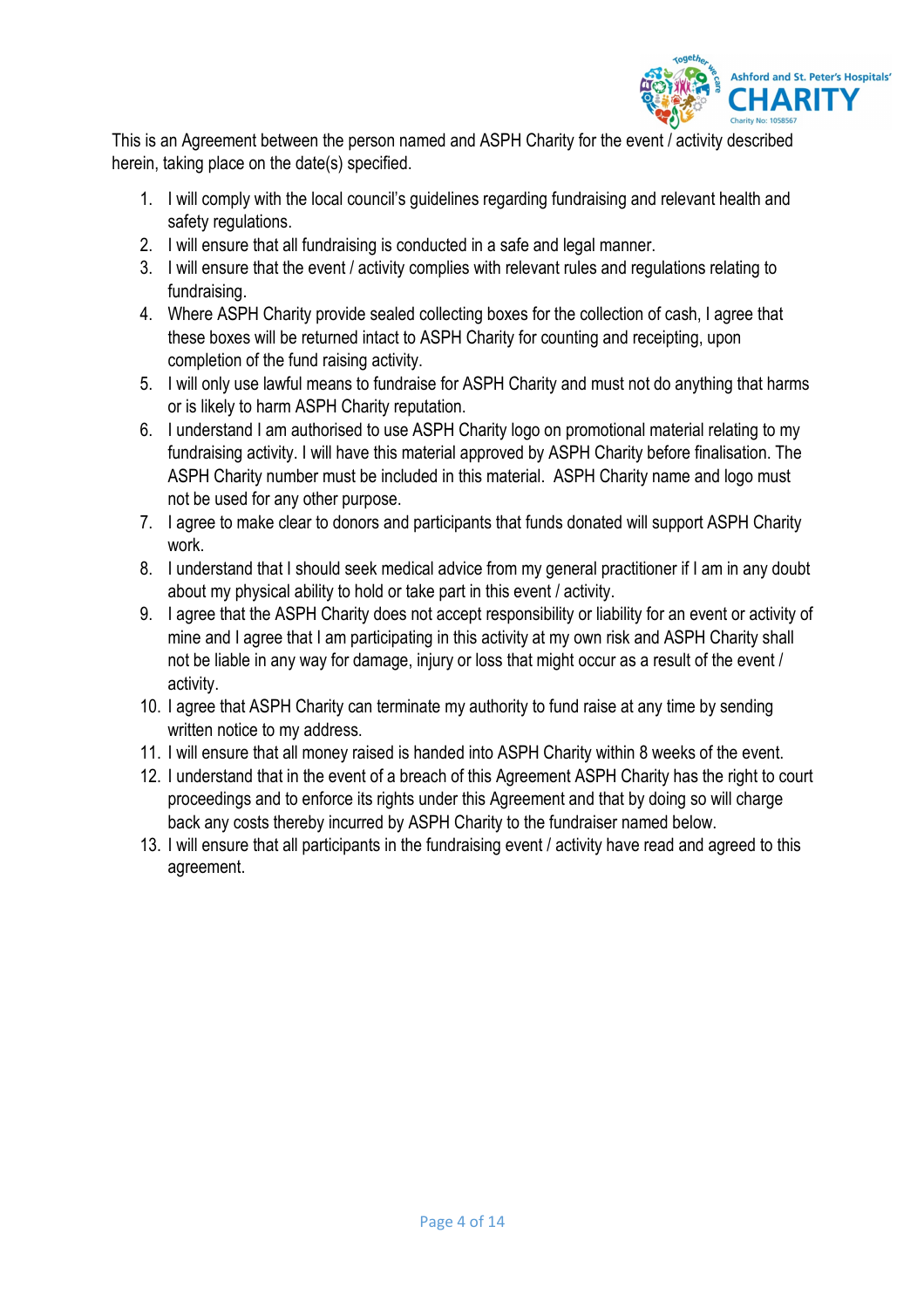

# **And Finally……**

**Publications and communications:** Are you happy for us to include details of your fundraising event / activity and contact details on our website, social media and newsletter, so that people can get in touch if they are interested in your event / activity?\*

| Yes                                                                |  |
|--------------------------------------------------------------------|--|
| No                                                                 |  |
| How did you hear about us?* (please tick those options that apply) |  |
| Poster, leaflet or banner                                          |  |
| <b>ASPH</b> website                                                |  |
| Newspaper / magazine                                               |  |
| Friends, family or colleague                                       |  |
| Local radio                                                        |  |
| Email                                                              |  |
| Facebook                                                           |  |
| Twitter                                                            |  |
| Instagram                                                          |  |
| Google / search engine                                             |  |
| Other (please specify)                                             |  |
|                                                                    |  |

**Keeping in touch:** ASPH Charity will hold your details to personalise your supporter experience.

………………………………………………………………………………………………………………………

Would you like to hear about where money raised is helping in our hospitals and future fundraising events and campaigns?\* (please tick those options that apply)

| No thanks |  |
|-----------|--|
| Post      |  |
| Email     |  |
| Phone     |  |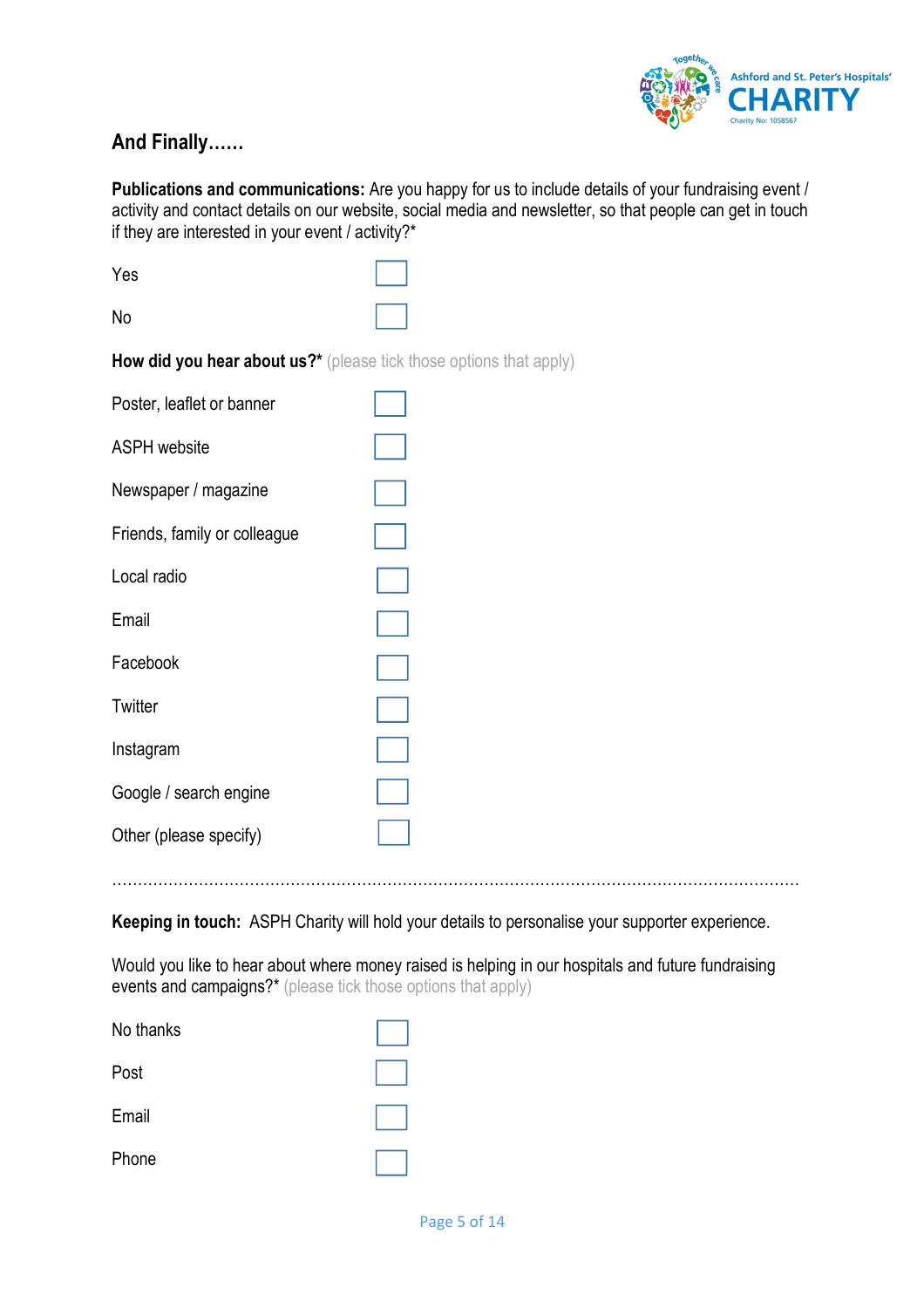

#### **Volunteering opportunities:** Would you like to hear about volunteering opportunities when they arise?\* (please tick those options that apply)

| No thanks |  |
|-----------|--|
| Post      |  |
| Email     |  |
| Phone     |  |

We take your privacy seriously and will never sell or swap your details with third parties. You can withdraw your consent to be contacted at any time by calling or by emailing us. Information about how we protect and use your personal data is set out in our privacy policy: http://www.ashfordstpeters.nhs.uk/about-us/privacy-policy

By signing and submitting this form you agree to us using your details to discuss your fundraising activity and to follow up on progress.

Once you have completed this form and read and understood the Fundraising agreement, please sign and date below:

If you are under 18, before submitting this form you must confirm you have your parent or guardian's permission to fundraise.

Parent / Guardian (please delete the inapplicable response):

Signature: ……………………………………………………………………………………………………. Date: …………………………………………………………………………………………………….……. Print name: ……………………………………………………………………………………………………

When completed, please return this form to; **Fundraising, Management Office, St Peter's Hospital, Guildford Road, Chertsey, Surrey, KY16 OPZ.** 

If you need to contact us please ring **01932 726585** or email **asp-tr.fundraising@nhs.net**

# *Thank you in advance for your great support!*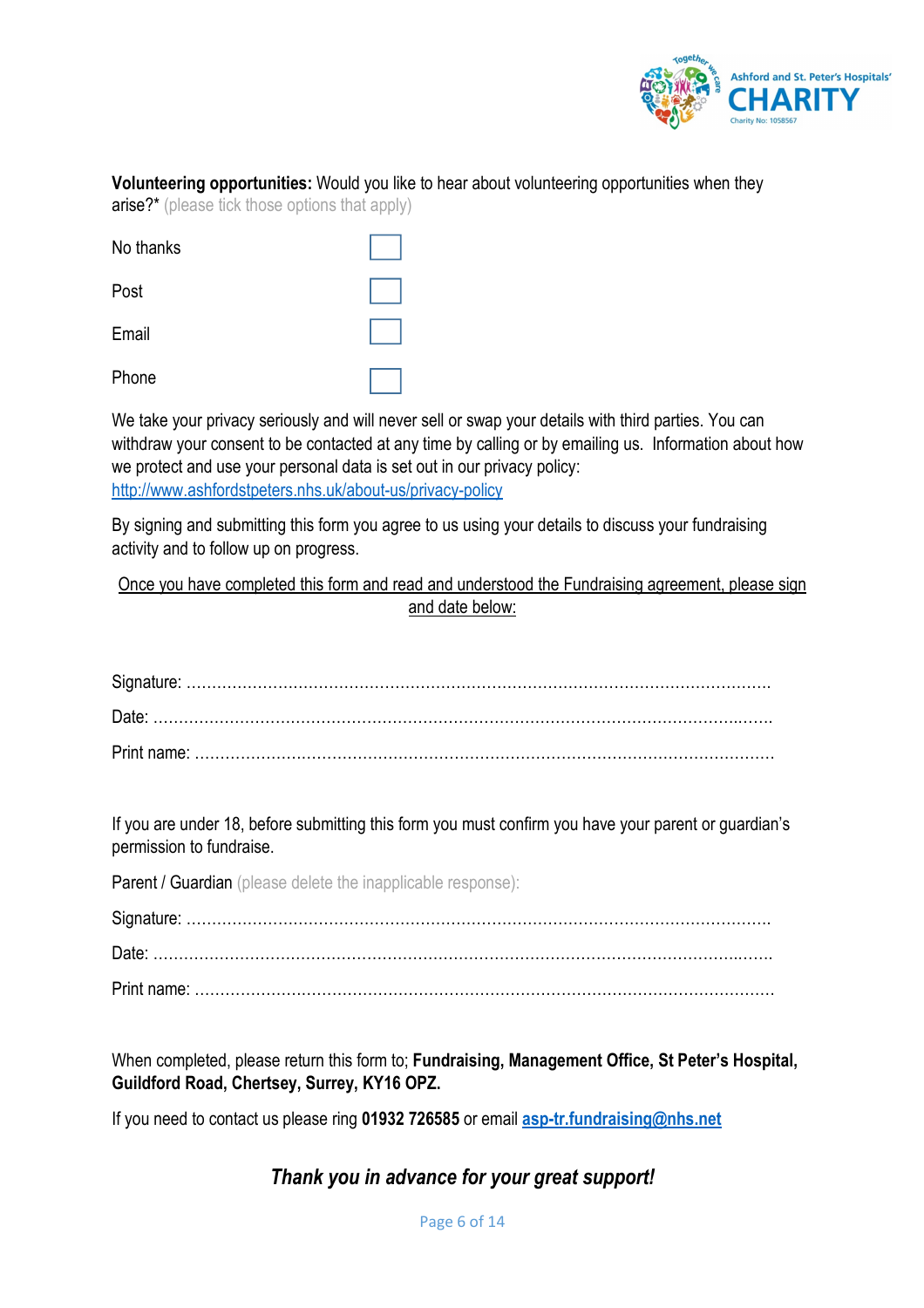

# **Donation Form**

|  | Please complete your details below: |
|--|-------------------------------------|
|--|-------------------------------------|

| I would like my donation to go to: (please indicate below) |                         |                     |                        |  |
|------------------------------------------------------------|-------------------------|---------------------|------------------------|--|
| Ward /<br>Department name                                  |                         |                     |                        |  |
| Appeal                                                     | Childrens               | Infusion<br>suite   | Mammography<br>scanner |  |
| Hospital                                                   | <b>Ashford Hospital</b> | St Peter's Hospital |                        |  |

If you would like to discuss the various options please call the Fundraising Manager on 01932 726585 or send an email to: <u>asp-tr.fundraising@nhs.net</u>

| I would like to make a donation of: £5 | ~f10 | f20 | f50 | f75 | £100 |
|----------------------------------------|------|-----|-----|-----|------|
| or my choice $\mathfrak k$             |      |     |     |     |      |
|                                        |      |     |     |     |      |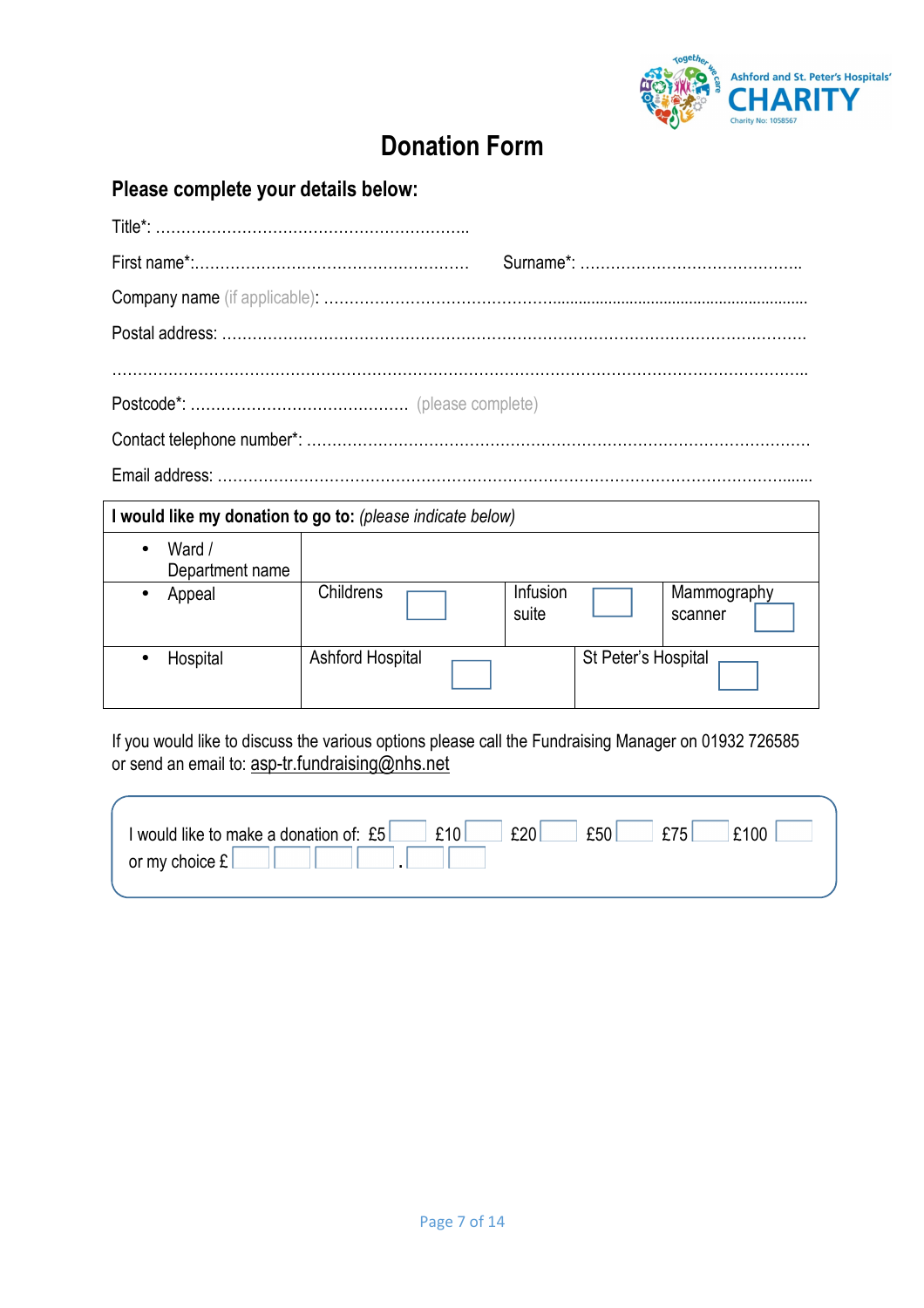

### **Ways to donate**

**I enclose:** Cheque

Please make cheques payable to **Ashford and St. Peter's Hospitals Charitable Fund** with the appeal, ward or department written on the BACK of the cheque

#### **Or please charge my: Mastercard / Visa / Delta / Switch** *(please delete as appropriate)*

Card number:

| Expiry Date:                  |                                         |
|-------------------------------|-----------------------------------------|
| Issue Number (Switch only): [ |                                         |
| 3 digit security code:        | (last 3 digits on the back of the card) |
| Signature:                    | Date:                                   |

### **To donate on line:**

We use MyDonate to avoid the monthly fees charged by Just Giving and other sites, so more of your donation reaches its intended destination.

| <b>MyDonate</b>                              |
|----------------------------------------------|
| <b>BTO</b> mydonate.bt.com/                  |
| Ashford and St. Peter's Hospitals Charitable |
| Fund Reg Number 1058567                      |
|                                              |

#### **Make your donation go further using Gift Aid at no extra cost to you**

Using Gift Aid means that for every £1 you give we can reclaim an extra 25p from the Inland Revenue at no extra cost to you. All you need to do is select one of the options below;

Yes I am a UK Taxpayer. Please Gift Aid donations of all qualifying gifts of money made.



No I am not a UK tax payer. Please do not gift aid my donations.

Please be aware that you must have paid an amount of income and/or capital gains tax at least equal to the amount of tax reclaimed by all charities or Community Amateur Sports Clubs (CASCs) that you donate to for all your donations in the current tax year. Other taxes such as VAT and Council Tax do not qualify.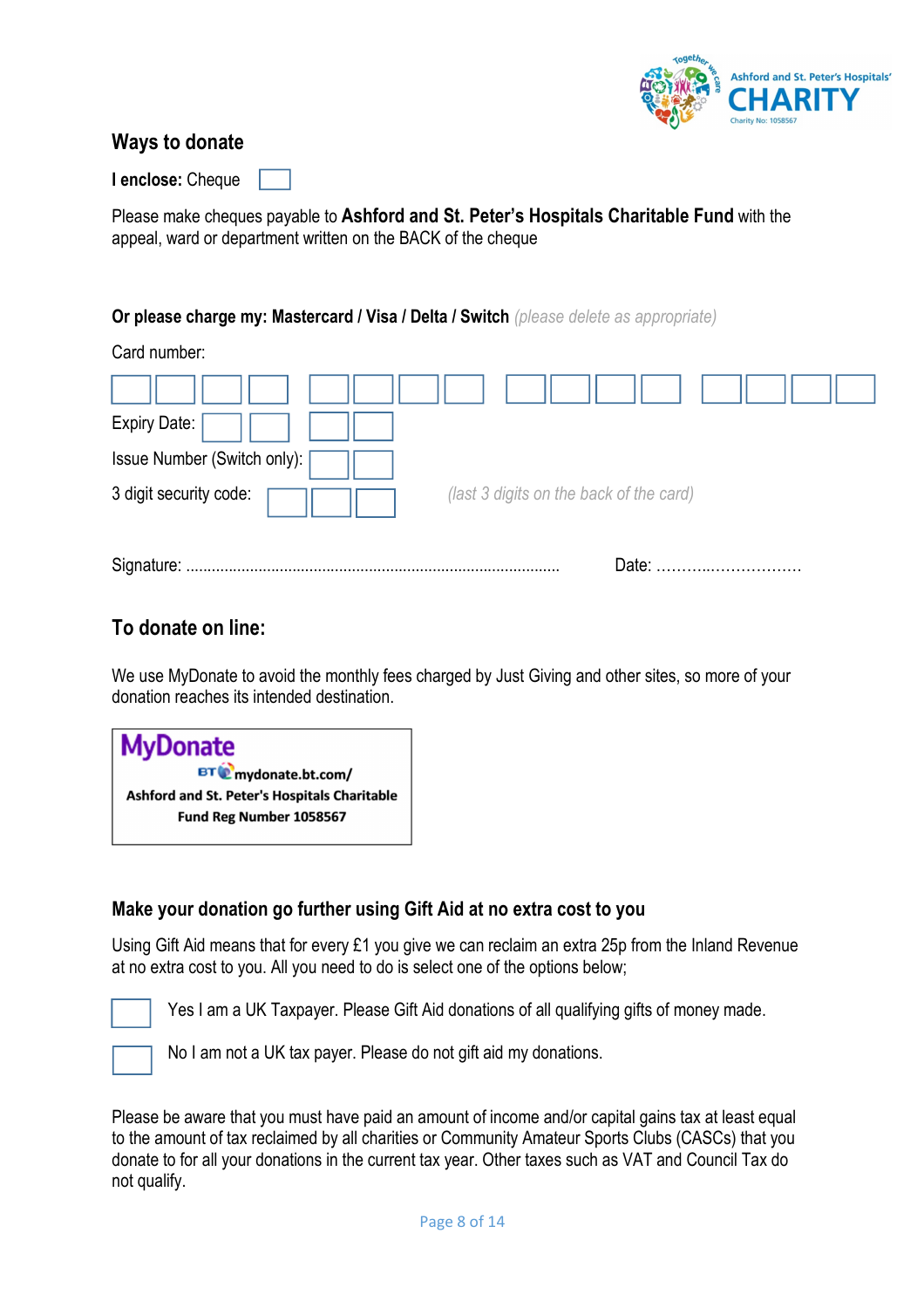

Date: ……………………………

| $\sim$ |  |
|--------|--|
|        |  |
|        |  |

Please notify us if you want to cancel this declaration, change your name or home address, or no longer pay sufficient tax on your income and/or capital gains.

We would like to send you an acknowledgement and perhaps claim gift aid, so please remember to include your address, post code and contact number.

#### Please return the completed form to **Fundraising Manager, Management Office, St Peter's Hospital, Guildford Road, Chertsey, Surrey, KT16 OPZ.**

\_\_\_\_\_\_\_\_\_\_\_\_\_\_\_\_\_\_\_\_\_\_\_\_\_\_\_\_\_\_\_\_\_\_\_\_\_\_\_\_\_\_\_\_\_\_\_\_\_\_\_\_\_\_\_\_\_\_\_\_\_\_\_\_\_\_\_\_\_\_\_\_\_\_\_\_\_\_\_\_\_\_

If you have any questions please ring **01932 726585** or email **asp-tr.fundraising@nhs.net**

Thank you in advance for your support.

## *Please consider giving your regular support as this will help us plan more effectively and ask for a form today!*

Thank you!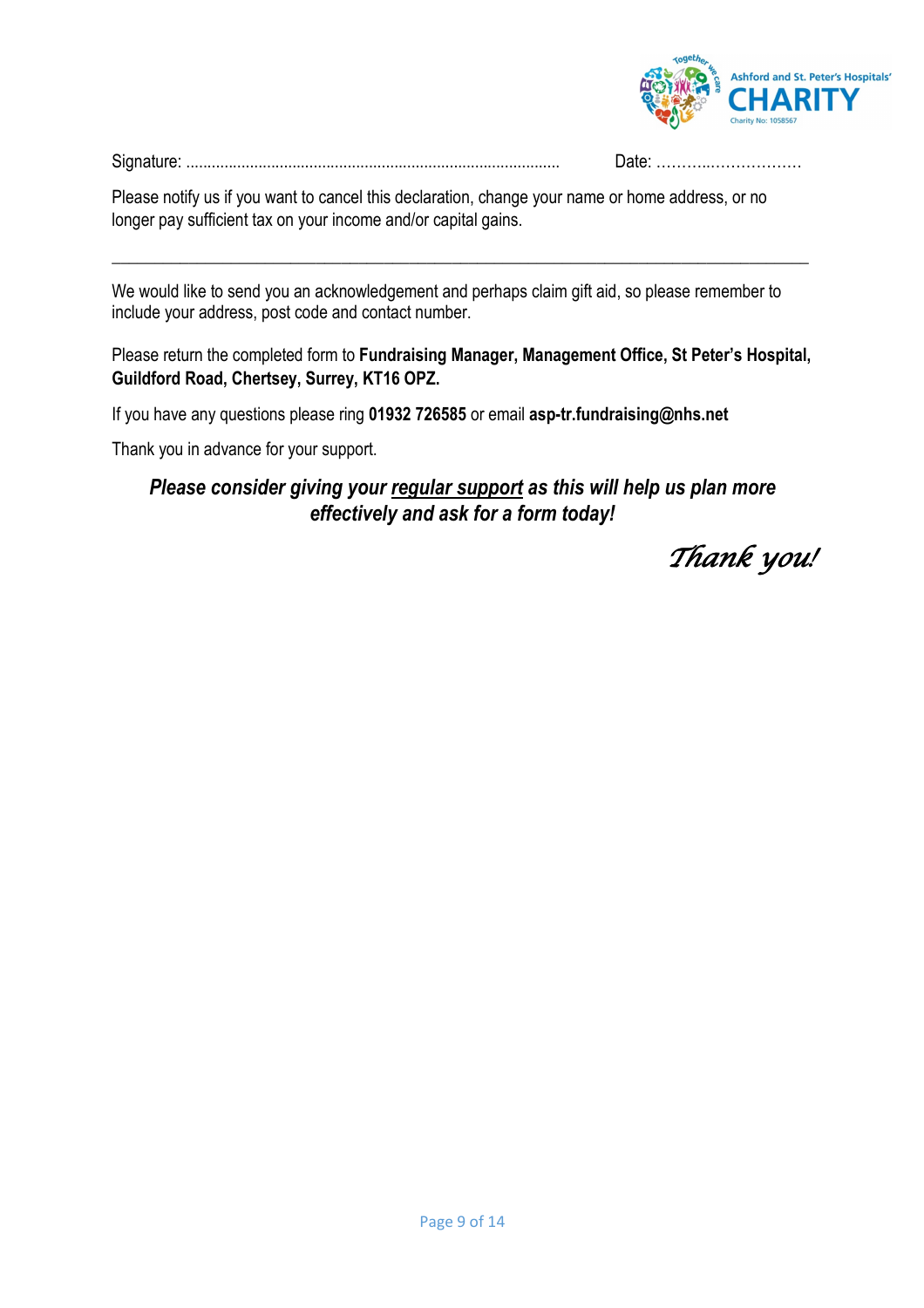

# **Regular Giving Donation Form**

YES I would like to make a regular donation to Ashford and St Peter's Hospitals Charity (ASPH Charity), registered charity number 1058567.

To help get us connected we need some details from you.

### **Personal details**

## **Your donation**

Whatever gift you choose to give will be very welcome to help us provide additional equipment, and an enhanced environment that is above and beyond what the NHS can currently provide.

Please complete the form overleaf and return it to your bank or building society manager. Please note: Some banks and building societies may not accept direct debit instructions for some types of accounts.

If you require any assistance with completing this form, please contact us by emailing:

#### **asp-tr.fundraising@nhs.net** or telephone **01932 726585.**

#### **Keeping in touch**

ASPH Charity will hold your details to personalise your supporter experience.

Would you like to hear about where money raised is helping in our hospitals and future fundraising events and campaigns?\* (please tick those options that apply)

| No thanks |  |
|-----------|--|
| Post      |  |
| Email     |  |
| Phone     |  |

We take your privacy seriously and will never sell or swap your details with third parties.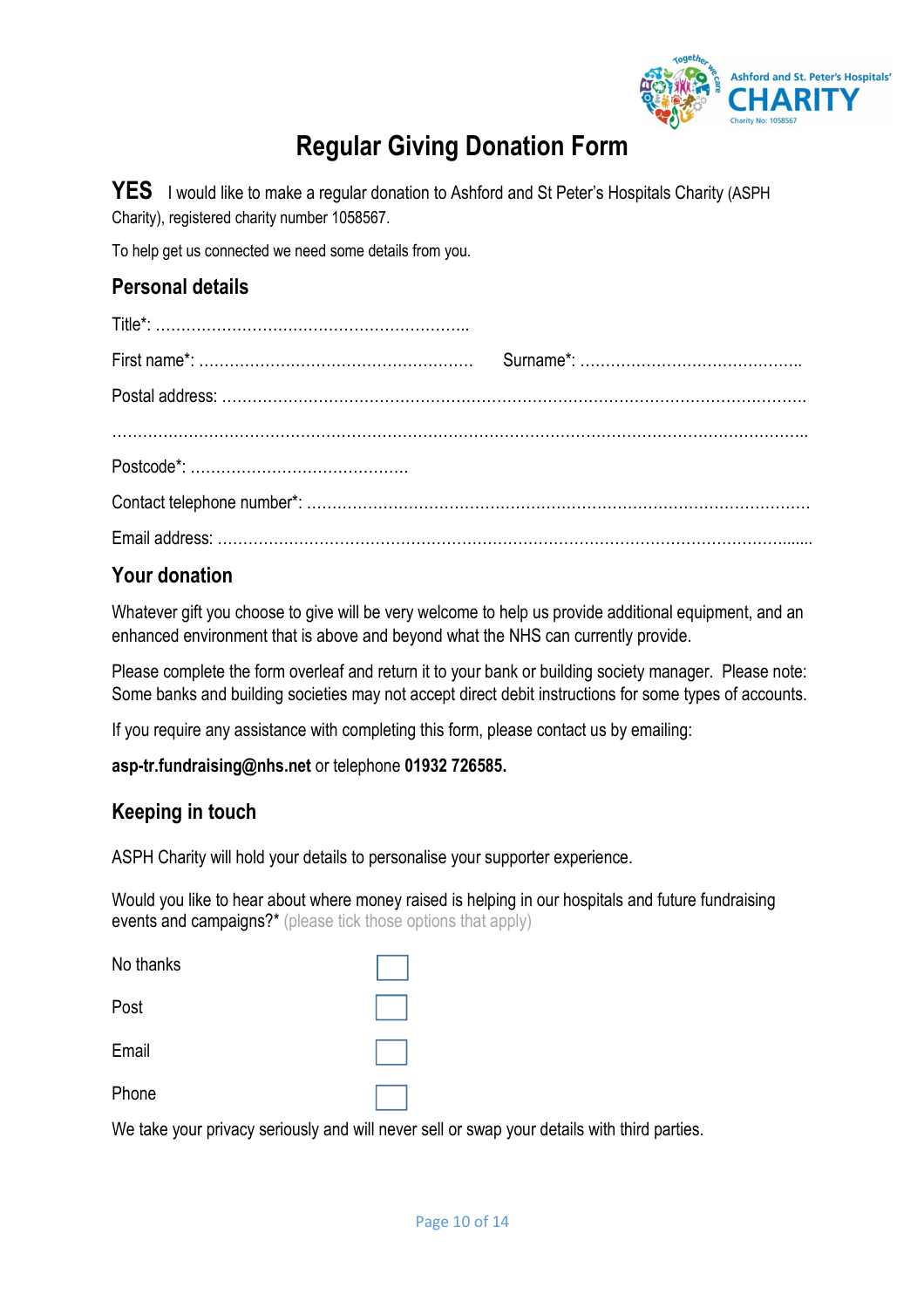

**Instructions to your Bank or Building Society to pay by Direct Debit.** 

| To the Manager                                                                                                                                                                                                                                                                                                                                                                                                                       |
|--------------------------------------------------------------------------------------------------------------------------------------------------------------------------------------------------------------------------------------------------------------------------------------------------------------------------------------------------------------------------------------------------------------------------------------|
|                                                                                                                                                                                                                                                                                                                                                                                                                                      |
|                                                                                                                                                                                                                                                                                                                                                                                                                                      |
|                                                                                                                                                                                                                                                                                                                                                                                                                                      |
| Please pay Ashford and St Peter's Hospitals Charity (ASPH Charity), registered charity number<br>1058567, Direct Debits from the account detailed in this instruction subject to the safeguards assured<br>by the Direct Debit Guarantee. I understand this instruction may remain with Ashford and St Peter's<br>Hospitals Charity (ASPH Charity), and if so, details will be passed electronically to my Bank/Building<br>Society. |
| I would like to make a regular donation of: $£5$ $£10$ $£20$ $£50$<br>£75<br>£100<br>or my choice $E$<br>$\left  \cdot \right $ per month.<br><b>Contract</b>                                                                                                                                                                                                                                                                        |
| Please debit the following account:                                                                                                                                                                                                                                                                                                                                                                                                  |
|                                                                                                                                                                                                                                                                                                                                                                                                                                      |
| Sort Code:                                                                                                                                                                                                                                                                                                                                                                                                                           |
| Account number:                                                                                                                                                                                                                                                                                                                                                                                                                      |
| And credit: Ashford and St Peter's Hospitals Charity (ASPH Charity), St Peter's Hospital, Guildford<br>Road, Chertsey, Surrey, KT16 OPZ. Sort Code: 16-20-30 Account No: 10054875                                                                                                                                                                                                                                                    |
|                                                                                                                                                                                                                                                                                                                                                                                                                                      |
|                                                                                                                                                                                                                                                                                                                                                                                                                                      |

#### **Make your donation go further using Gift Aid at no extra cost to you**

Using Gift Aid means that for every £1 you give we can reclaim an extra 25p from the Inland Revenue at no extra cost to you. All you need to do is select one of the options below;



Yes I am a UK Taxpayer. Please Gift Aid donations of all qualifying gifts of money made.



No I am not a UK tax payer. Please do not gift aid my donations.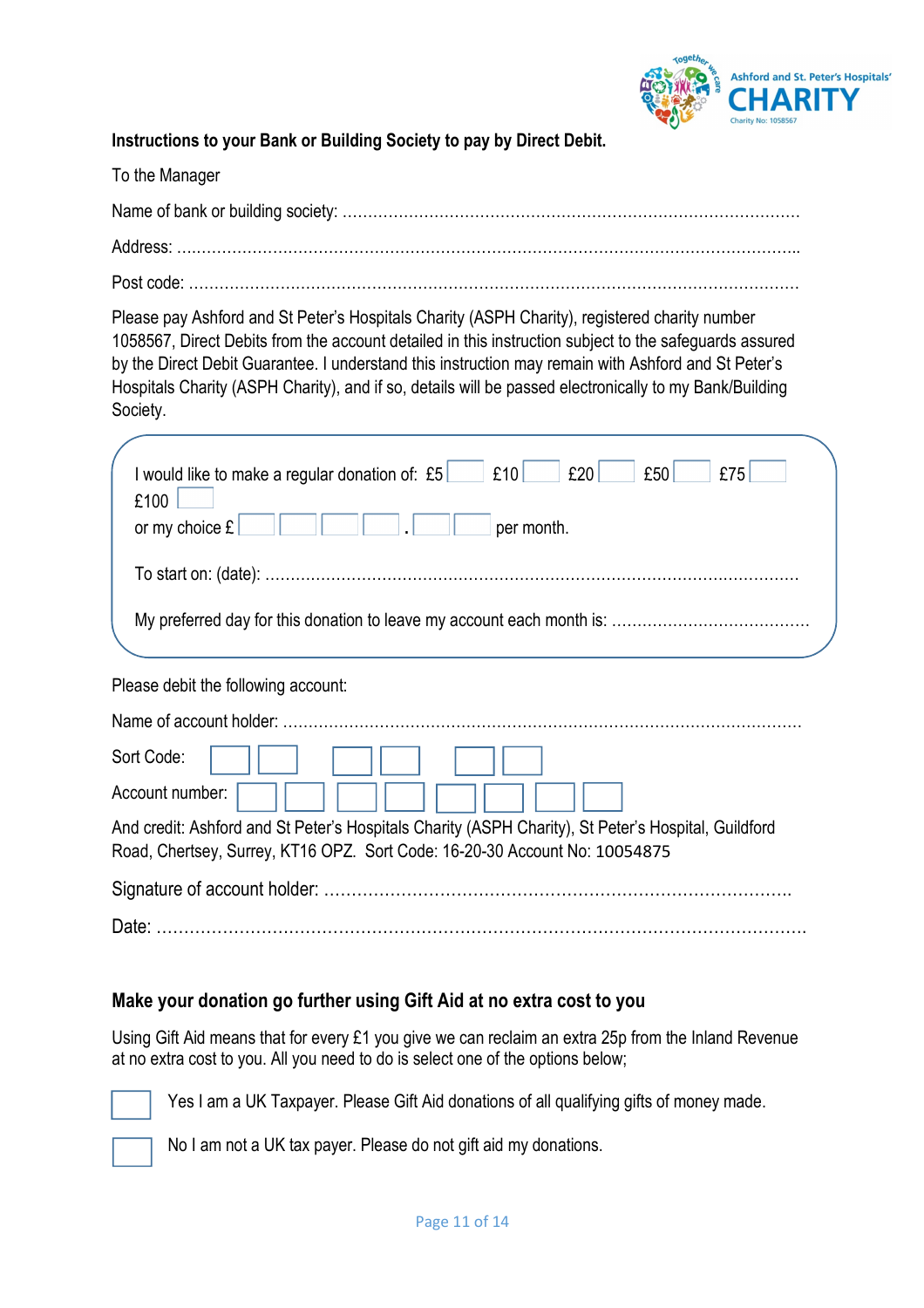

Please be aware that you must have paid an amount of income and/or capital gains tax at least equal to the amount of tax reclaimed by all charities or Community Amateur Sports Clubs (CASCs) that you donate to for all your donations in the current tax year. Other taxes such as VAT and Council Tax do not qualify.

Signature: ........................................................................................ Date: ………..………………

Please notify us if you want to cancel this declaration, change your name or home address, or no longer pay sufficient tax on your income and/or capital gains.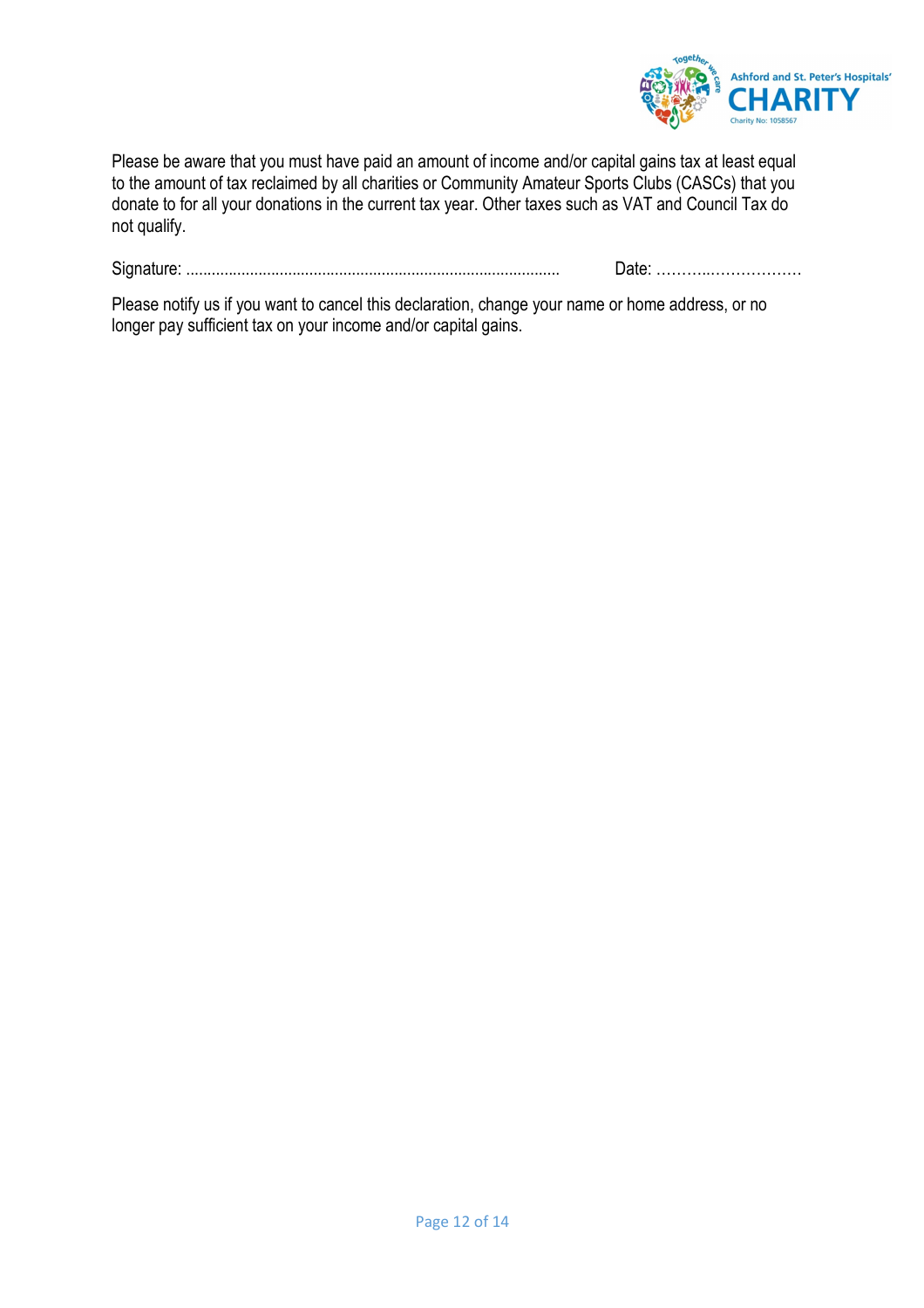

# **Sponsorship and Gift Aid Declaration Form**

| In aid of: |
|------------|

If I have ticked the column headed "Gift Aid", I confirm that I am a UK Income or Capital Gains taxpayer. I have read this statement and want the charity named above to reclaim tax on the donation detailed below, given on the date shown. I understand that if I pay less Income Tax or Capital Gains Tax in the current year than the amount of Gift Aid claimed on all my donations, it is my responsibility to pay the difference. I understand the charity will reclaim 25p of tax for every £1 that I have given.

**Remember: you must provide your full name, home address, postcode and complete the "Gift Aid" column for the charity to claim back tax on your donation.** 

| <b>Sponsor's Full Name</b><br>(First Name and Surname) | <b>Sponsor's Home Address</b><br>(Only needed if gift aiding your donation or if wanting to<br>hear more about the charity. Do not give you work<br>address.) | <b>Postcode</b> | <b>Donation</b><br><b>Amount</b><br>(E) | <b>Date Paid</b> | <b>Gift Aid</b><br>$(\vee)$ | <b>Charity</b><br><b>Marketing</b><br>Allowed?<br>(Y/N) |
|--------------------------------------------------------|---------------------------------------------------------------------------------------------------------------------------------------------------------------|-----------------|-----------------------------------------|------------------|-----------------------------|---------------------------------------------------------|
|                                                        |                                                                                                                                                               |                 |                                         |                  |                             |                                                         |
|                                                        |                                                                                                                                                               |                 |                                         |                  |                             |                                                         |
|                                                        |                                                                                                                                                               |                 |                                         |                  |                             |                                                         |
|                                                        |                                                                                                                                                               |                 |                                         |                  |                             |                                                         |
|                                                        |                                                                                                                                                               |                 |                                         |                  |                             |                                                         |
|                                                        |                                                                                                                                                               |                 |                                         |                  |                             |                                                         |
|                                                        |                                                                                                                                                               |                 |                                         |                  |                             |                                                         |
|                                                        |                                                                                                                                                               |                 |                                         |                  |                             |                                                         |
|                                                        |                                                                                                                                                               |                 |                                         |                  |                             |                                                         |
|                                                        |                                                                                                                                                               |                 |                                         |                  |                             |                                                         |
|                                                        |                                                                                                                                                               |                 |                                         |                  |                             |                                                         |
|                                                        |                                                                                                                                                               |                 |                                         |                  |                             |                                                         |
|                                                        |                                                                                                                                                               |                 |                                         |                  |                             |                                                         |
|                                                        |                                                                                                                                                               |                 |                                         |                  |                             |                                                         |